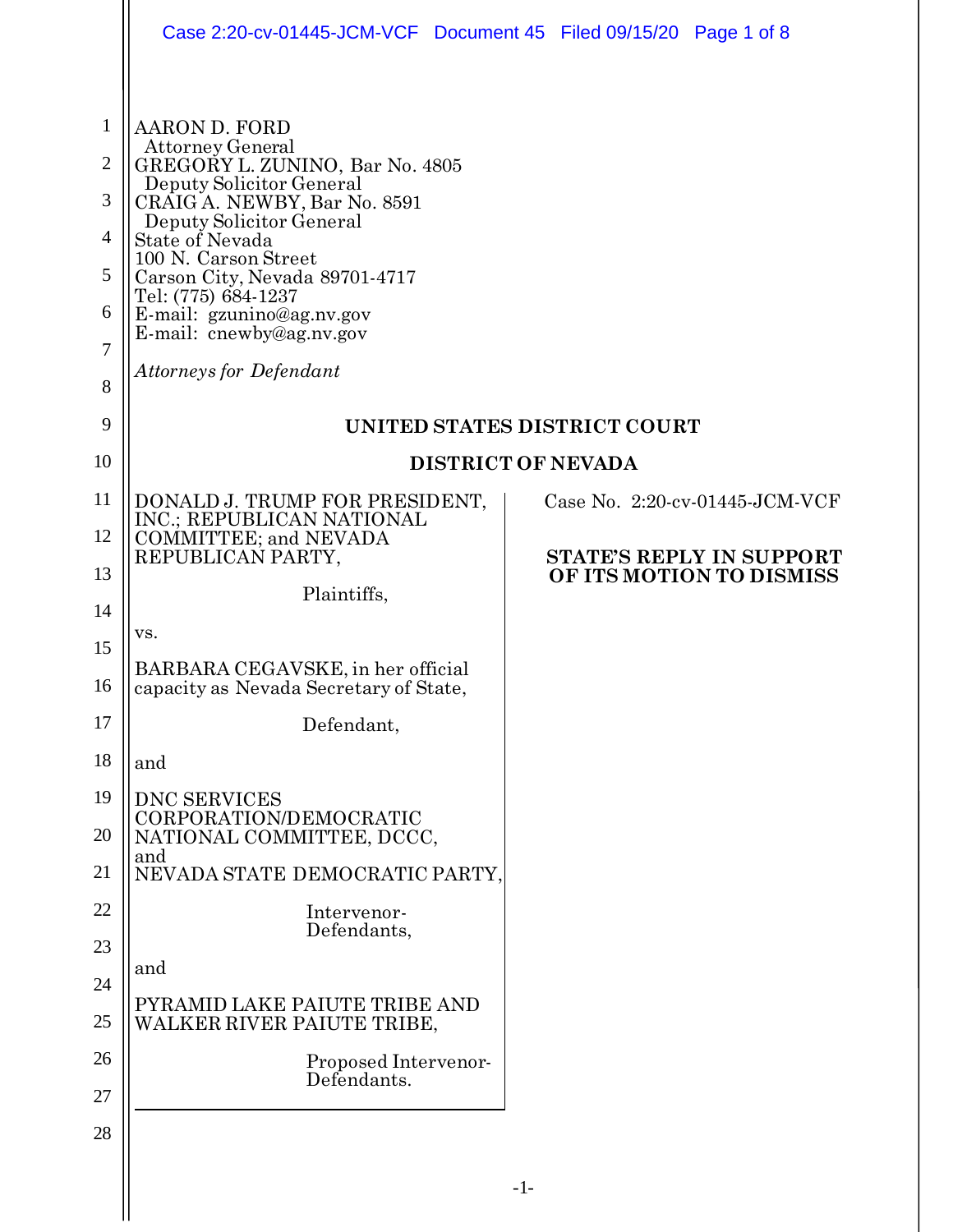Defendant Barbara Cegavske, in her capacity as Nevada Secretary of State and on behalf of the State of Nevada (collectively the "State"), by and through counsel, Aaron D. Ford, Attorney General, Gregory L. Zunino, Deputy Solicitor General, and Craig Newby, Deputy Solicitor General, hereby submit this reply in support of the State's motion to dismiss Plaintiffs' Amended Complaint (ECF No. 29). The State's motion to dismiss (ECF No. 37) seeks dismissal pursuant to Rule 12(b)(1) of the Federal Rules of Civil Procedure. DATED this 15th day of September 2020.

> AARON D. FORD Attorney General

By: /s/*Gregory L. Zunino* GREGORY L. ZUNINO Deputy Solicitor General [gzunino@ag.nv.gov](mailto:gzunino@ag.nv.gov)

## **POINTS AND AUTHORITIES**

# **I. INTRODUCTION**

1

2

3

4

5

6

7

8

9

10

11

12

13

14

15

17

18

19

21

25

16 20 22 23 24 26 In their opposition to the State's motion to dismiss (ECF No. 42), Plaintiffs focus almost exclusively on organizational standing as opposed to the standing of their individual members and associates. In so doing, they implicitly rely upon the unstated premise that their right to sue as an organization is divorced from the standing requirements applicable to their individual members and associates. This is a false premise. Plaintiffs have no right to sue as an organization if there is no injury to their individual members and associates. And the Trump campaign fund, namely Donald J. Trump for President, Inc. (Trump, Inc.), has no right to use the organizational standing of the Republican National Committee (RNC) and the Nevada Republican Party (NV GOP) as a proxy for its own organizational standing. Plaintiffs are not, as they suggest, engaged in a monolithic venture to support Republican voters and Republican candidates. Trump, Inc. exists to supports its candidate and only its candidate.

27 28 In fact, Trump, Inc. does not claim to have members or associates other than President Donald J. Trump. Additionally, Trump, Inc. does not explain how Nevada's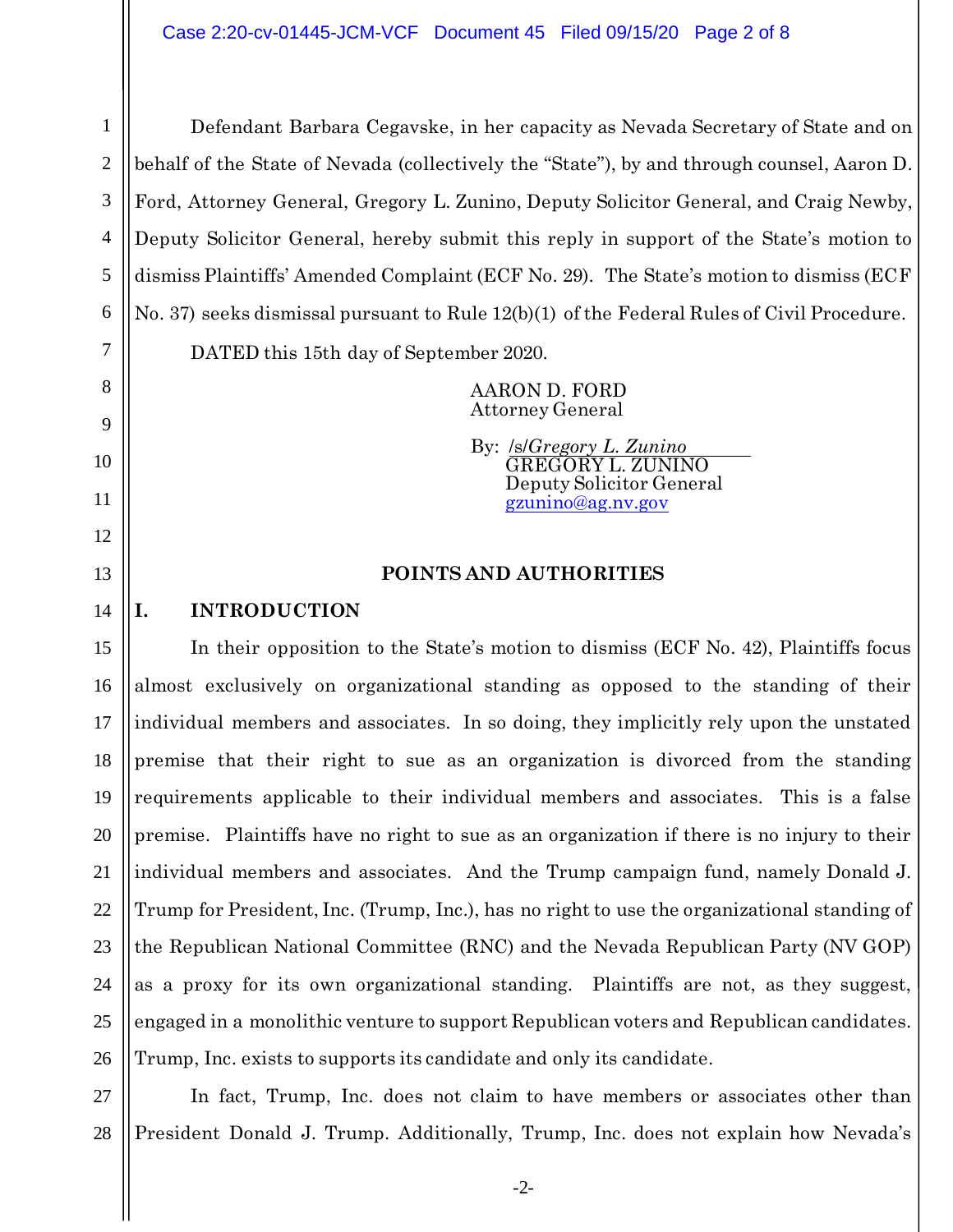#### Case 2:20-cv-01445-JCM-VCF Document 45 Filed 09/15/20 Page 3 of 8

1 2 3 4 5 6 7 8 9 10 election laws have injured or disadvantaged the President. The alleged injury of vote dilution does not apply to the President because the President does not vote in Nevada. Any other injury to the President is left to the imagination. The Amended Complaint (ECF No. 29) contains not a single factual allegation that sheds light on Plaintiffs' implied allegation that Nevada's election laws impact the President's electoral prospects. The Amended Complaint suffers from the same deficiency to the extent it implies that Nevada's own Republican candidates have been handicapped in their bids for various state and federal offices. There are no facts in the Amended Complaint to support this assertion, even though it is the apparent foundation for Plaintiffs' claim to associational standing.

11 12 13 14 15 16 17 18 19 20 21 22 23 24 Given these pleading deficiencies, the State has expressly challenged the organizational standing of Trump, Inc., apparently without rebuttal. The State has not so challenged the organizational standing of the RNC and the NV GOP because the RNC and NV GOP would have organizational standing but for the lack of an injury to their individual members. The State's challenge to the standing of individual members and associates necessarily defeats any claim to organizational or associational standing on the part of the RNC or the NV GOP. In other words, the RNC and NV GOP cannot claim to be injured as the result of having to divert resources in defense of nonexistent injuries to its members and associates. As discussed in the State's motion to dismiss (ECF No. 37 at 14), an organizational plaintiff who claims to have suffered an injury due to a diversion of resources "must [] show that it would have suffered some other injury if it had not diverted resources to counteracting the problem." *Valle del Sol Inc.*, 732 F.3d at 1018 (quoting *La Asociacion de Trabajadores de Lake Forest v. Lake Forest*, 624 F.3d 1083, 1088 (9th Cir. 2010)).

25 26 27 28 If their individual members and associates have no standing, then the RNC and the NV GOP have no grounds to claim standing based upon an alleged diversion of their resources. In other words, the RNC and the NV GOP cannot argue that they have been forced to divert their resources in support of members and associates who have suffered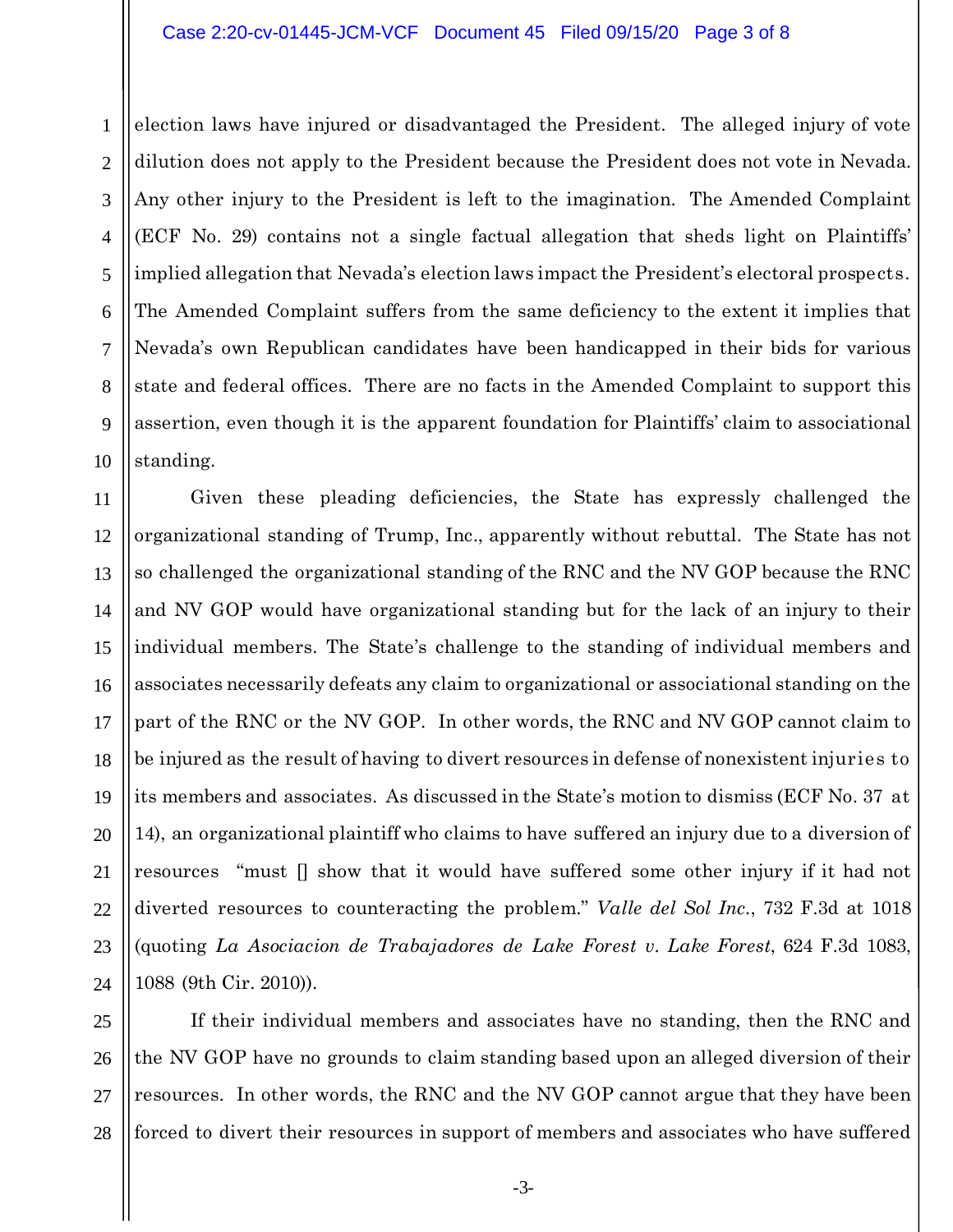1 2 3 4 5 6 no injuries. The only conceivable basis for their claim to standing in this case is their assertion that their members will suffer from "vote dilution" if the Court does not enjoin the mailing of ballots to Nevada's voters (ECF No. 37 at  $\P\P$  6, 31, 32, 34, 102, 125, 140, 154, 168 and 169). This is highly speculative, so speculative in fact that there is not a single case on point suggesting that vote dilution constitutes an injury in the pre-election context.

**II. ARGUMENT**

7

8

9

10

11

12

13

14

15

16

17

18

19

20

21

22

23

24

Plaintiffs will not, as they claim, suffer an injury that can be fairly traced to the implementation and application of Nevada's vote-by-mail legislation. See Assembly Bill No. 4 of the 32nd Special Session (2020) of the Nevada Legislature, Act of August 3, 2020, ch. 3, 2020 Nev. Stat. 18, §§ 1–88 (AB 4). As discussed above, Plaintiffs must necessarily premise their standing to bring this lawsuit upon a presumed injury of "vote dilution" to their members, as there is not another factual allegation in the Amended Complaint that even hints at an injury to any other person. Plaintiffs cite *Bush v. Gore* as support for the proposition that potential or threatened vote dilution can amount to an injury sufficient to support standing in federal court (ECF No. 37 at ¶¶ 35–37, 125, 140–142, 145, 146, 149, 154–156, 159–161). *See* 531 U.S. 98 (2000). As noted previously, *Bush v. Gore* has little persuasive value because it was issued *per curiam*, indicating that it was fact specific. The text of opinion includes the following caveat:

> The recount process, in its features here described, is inconsistent with the minimum procedures necessary to protect the fundamental right of each voter in the special instance of a statewide recount under the authority of a single state judicial officer. Our consideration is limited to the present circumstances, for the problem of equal protection in election processes generally presents many complexities.

*Id*. at 109.

25 26 27 28 The late Justice Antonin Scalia reportedly used an expletive to describe the equal protection rationale for the decision. Evan W. Thomas, FIRST: SANDRA DAY O'CONNOR (Random House 2019), p. 332. Aside from its questionable legal reasoning, *Bush v. Gore* addressed a post-election situation, specifically the now infamous "hanging chad"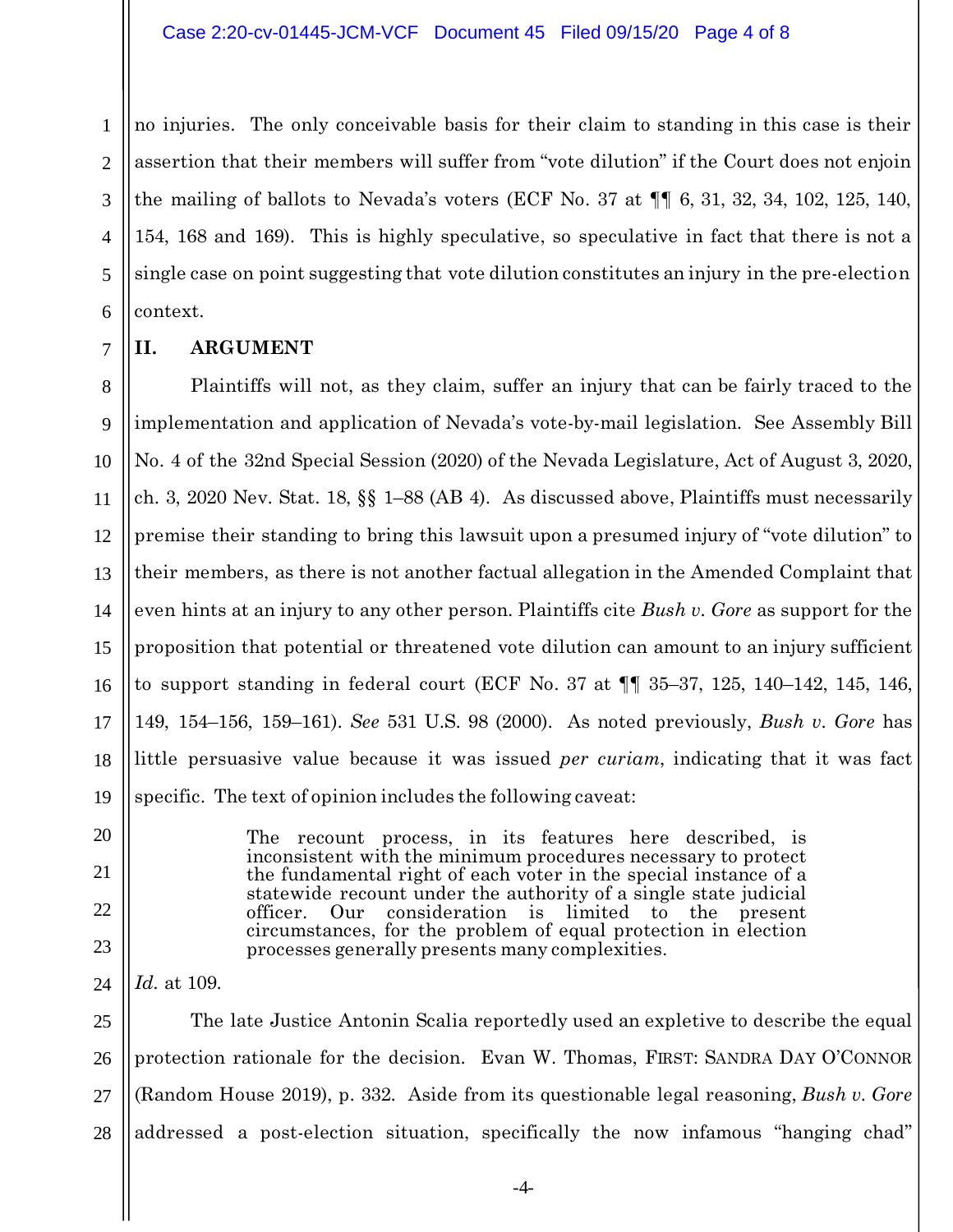#### Case 2:20-cv-01445-JCM-VCF Document 45 Filed 09/15/20 Page 5 of 8

1 2 3 4 5 6 7 8 9 10 11 12 situation, which was qualitatively different than any conceivable election outcome in Nevada. 531 U.S. at 105–107. *Bush v. Gore* provides no support for a requested preelection order enjoining the distribution of mail-in ballots to Nevada's voters. The claims here are based entirely upon speculation that AB 4 has increased the risk of voter fraud, but the Amended Complaint includes no factual allegations demonstrating that election workers have failed to competently perform their duties, or performed them in an arbitrary and capricious fashion. In fact, three of the claims in this case do not implicate voter fraud at all. These claims challenge provisions of law that allegedly undermine the uniformity of election administration (ECF No. 37 at  $\P\P$  124–138, 140–152, and 154–164). According to the uniformity argument, some voters may be subject to greater burdens than other voters if processes and procedures are not uniform from county to county. This is no less speculative than the claims about an increased risk of voter fraud.

13 14 15 16 17 18 19 20 21 22 23 24 25 To the extent that election workers might do something unexpected during or after the election, as in *Bush v. Gore*, those claims are not ripe for review. To allege an injury of vote dilution prior to an election is to allege that all lawful votes will be diluted relative to the total number of votes cast, both lawful and unlawful. However, there is simply no way to quantify or evaluate how vote dilution may impact individual voters or discrete groups of voters. Arguments about prospective vote dilution are analogous to claims about prospective tax fraud or fiscal mismanagement. For example, electronic filing processes arguably make our tax system more vulnerable to tax fraud. When people commit tax fraud by filing fraudulent electronic tax returns claiming credits or refunds that are not due, all taxpayers presumably suffer an abstract injury because they are forced to bear more than their fair share of the aggregate tax burden; the burden is distributed unevenly across the citizenry as a whole. The U.S. Supreme Court has repeatedly rejected claims to standing premised upon the disproportionality of tax burdens:

> Plaintiffs' principal claim that the franchise tax credit depletes state funds to which they contribute through their taxes, and thus diminishes the total funds available for lawful uses and imposes disproportionate burdens on them, is insufficient to establish standing under Article III. denied *federal* taxpayers standing under Article III to object to a

26

27

28

-5-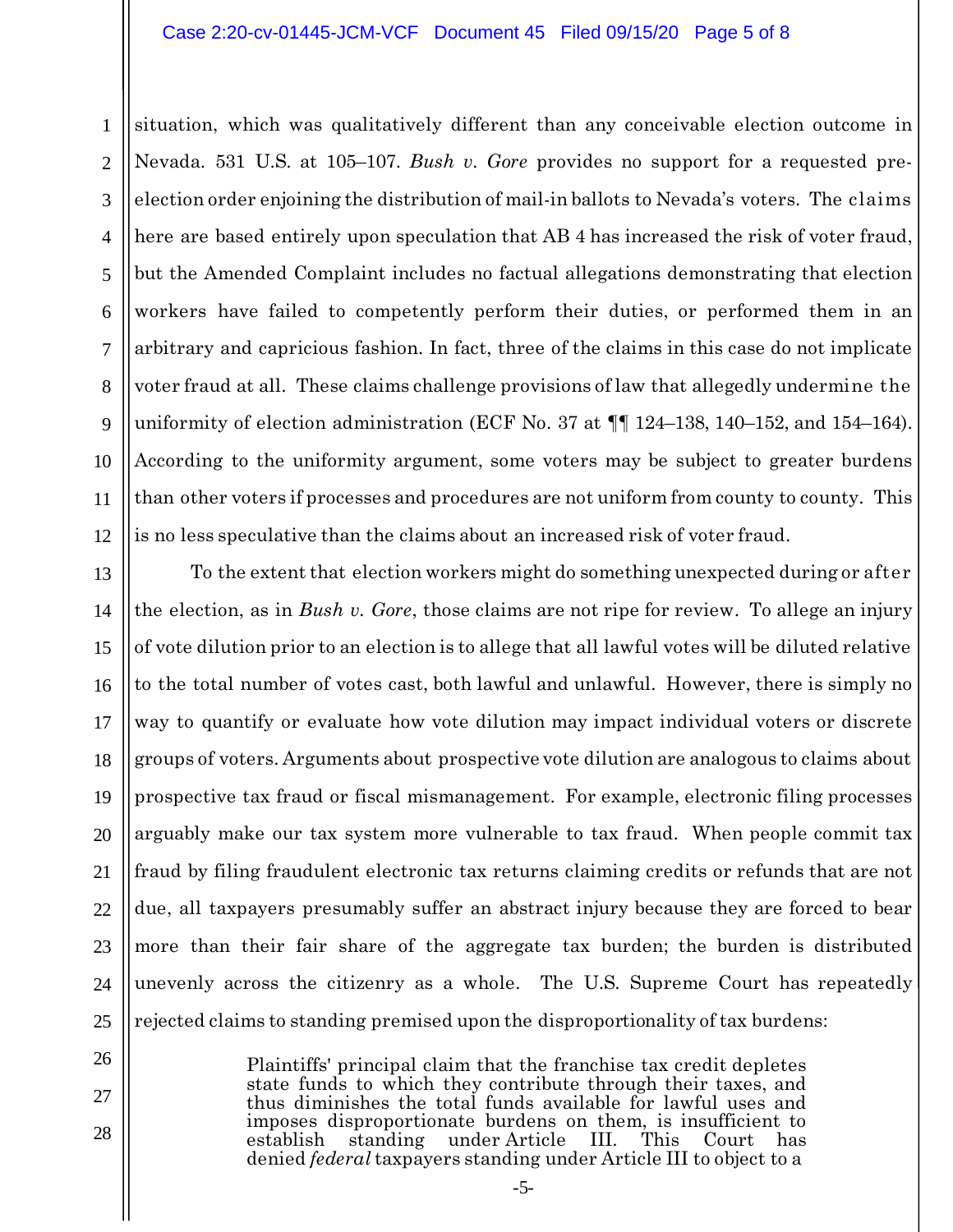### Case 2:20-cv-01445-JCM-VCF Document 45 Filed 09/15/20 Page 6 of 8

particular expenditure of federal funds simply because they are taxpayers. ... This rationale applies with undiminished force to state taxpayers who allege simply that a state fiscal decision will deplete the fisc and impose disproportionate burdens on them.

## *Daimler Chrysler Corp. v. Cuno*, 547 U.S. 332, 333 (2006).

The same distribution principle is true of vote dilution. The alleged disproportionality is an abstraction with no quantifiable injury to an individual voter or group of voters. In fact, the vote dilution problem is indistinguishable from the multitude of other governance problems that affect the citizenry of the United States as a whole. "The proposition that all constitutional provisions are enforceable by any citizen simply because citizens are the ultimate beneficiaries of those provisions has no boundaries." *Valley Forge Christian College v. Americans United for Separation of Church and State*, 454 U.S. 464, 485 (1982) (*quoting Schlesinger v. Reservists Committee to Stop* 

13 14 15 16 17 *the War*, 418 U.S. 202, 227 (1974)). "It is one thing for a court to hear an individual's complaint that certain specific government action will cause that person private competitive injury . . . but it is another matter to allow a citizen to call on the courts to resolve abstract questions." *Schlesinger*, 418 U.S. at 223 (internal citations omitted).

18 19 20 21 22 23 24 25 26 27 Plaintiffs call upon this Court to resolve abstract questions about vote dilution. What measures should Nevada adopt to minimize vote dilution? How might those measures impact access to voting? To what extent might those measures disenfranchise marginalized voters? What measures might Nevada adopt to enfranchise voters while still preserving the integrity of elections? These are questions for legislators, not judges. For the time being, the Nevada Legislature has resolved these questions. Since Plaintiffs have failed to demonstrate that their members and/or associates will suffer an injury due to the enactment of AB 4, their claims to organizational and/or associational standing are without merit. They have diverted their resources to prosecute a non-justiciable lawsuit. Accordingly, their diversion of resources does not support their claims to organizational or

28

1

2

3

4

5

6

7

8

9

10

11

12

-6-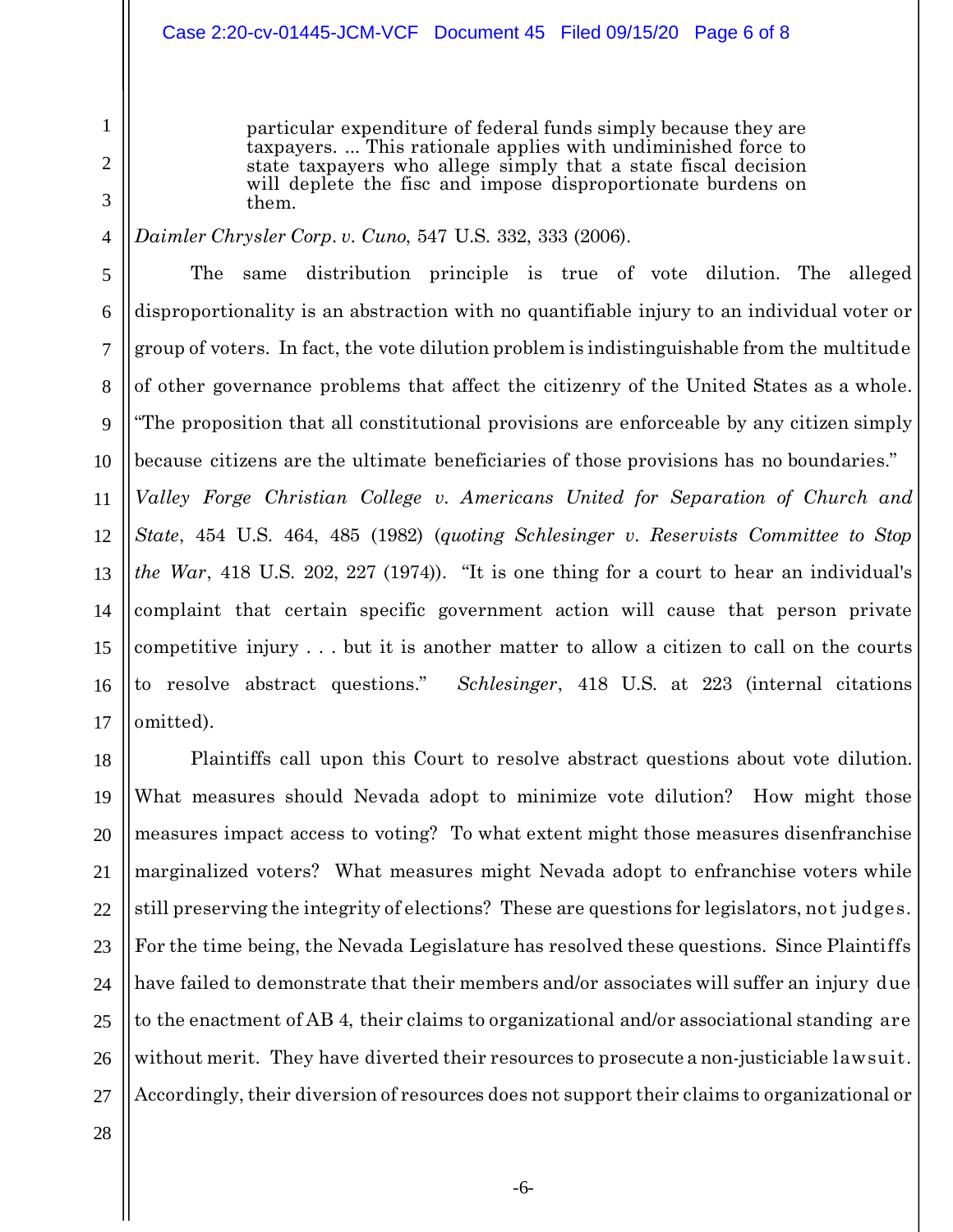1 associational standing, nor does it make their claims ripe for review. The Amended Complaint should be dismissed.

**III. CONCLUSION**

9 10 12 Plaintiffs cannot rely upon "organizational" or "associational" standing as a substitute for articulating an injury to their members and associates. They have identified no injury to their members and associates. Furthermore, the concept of "vote dilution" is unique to the facts and the circumstances of *Bush v. Gore*. It does not confer standing upon individuals or organizations to challenge election laws before they have even been applied to voters. In substance, the Amended Complaint is a policy critique of vote-by-mail election processes. As such, the Amended Complaint should be dismissed for failure to articulate a jurisdictional basis for the Court's requested intervention in the 2020 general election.

13

14

15

16

17

18

19

20

21

22

23

24

25

26

27

28

11

AARON D. FORD Attorney General

DATED this 15th day of September, 2020.